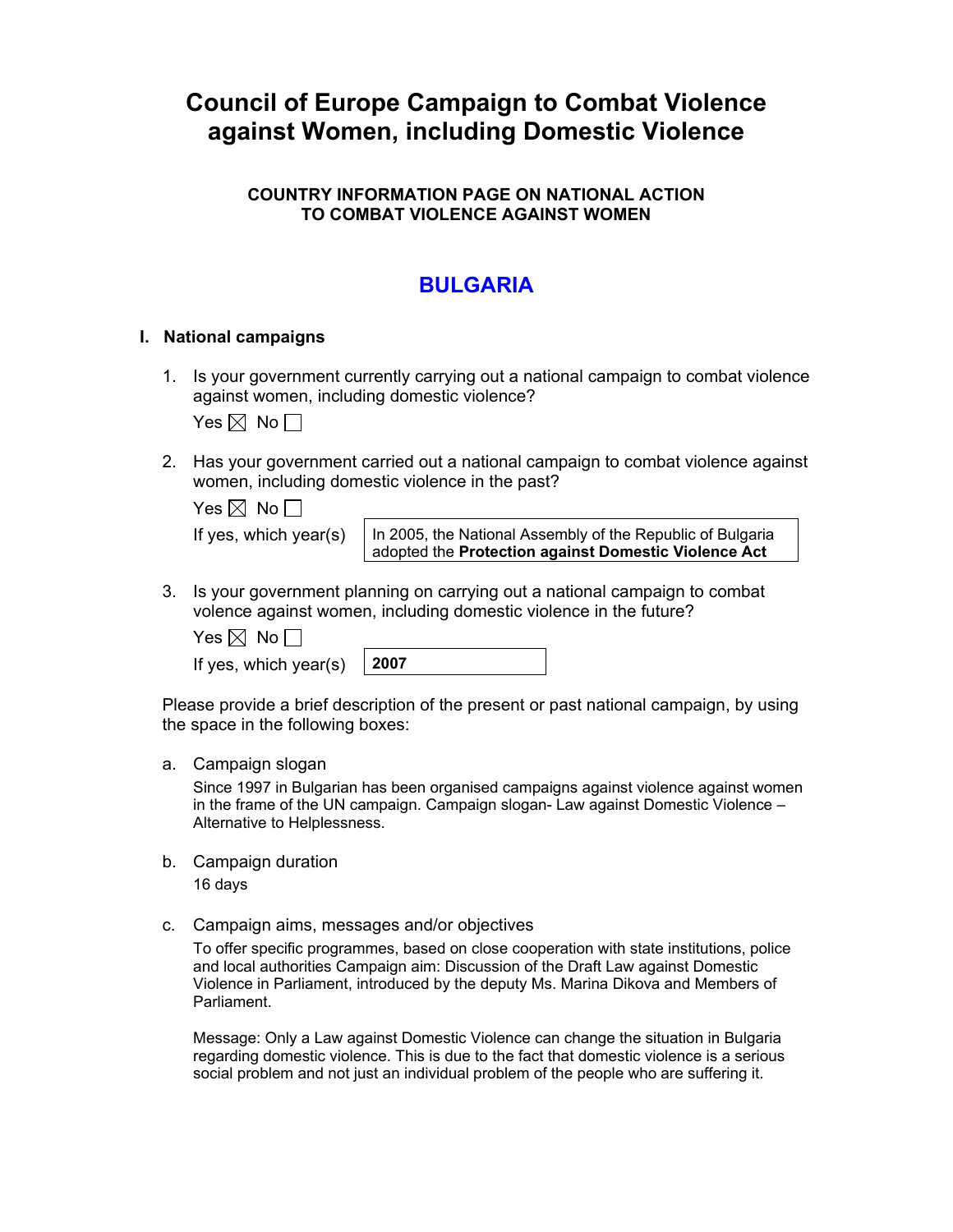d. Expected or achieved results

Achieved results: The Draft Law against Domestic Violence was discussed in Parliament on April 17, 2003. The Draft Law was introduced by 19 Members of Parliament.The successful implementation of psychological and social programmes and special cares is an important step towards decreasing violence.

e. Campaign website address It will be open.

#### **II. National Plan of Action**

1. Has your government adopted a national plan of action to combat violence against women, including domestic violence?

| Yes $\boxtimes$ No $\Box$ |      |
|---------------------------|------|
| If yes, which year        | 2005 |

2. Is your government currently implementing a national plan of action to combat violence against women, including domestic violence?

| $\operatorname{\mathsf{res}}\boxtimes\mathbb{N}$ No |  |  |
|-----------------------------------------------------|--|--|
|-----------------------------------------------------|--|--|

3. Has your government implemented a national plan of action to combat violence against women, including domestic violence in the past?

| Yes $\Box$ No $\boxtimes$ |  |
|---------------------------|--|
| If yes, which year(s)     |  |

4. Is your government planning on implementing a national plan of action to combat violence against women, including domestic violence in the future?

| Yes $\boxtimes$ No $\Box$               |  |
|-----------------------------------------|--|
| If yes, which year(s) $\vert$ 2007-2008 |  |

Please provide a brief description of the national plan of action, by using the space in the following boxes:

a. Aims, activities and expected or achieved results of the national plan of action

The government plans to open a national 24 – hour telephone line which will disseminate information among the victims of domestic violence. It also foresees the establishment of temporary shelters for the victims of domestic violence. Specialized and educational programmes for the training of children, including those put in special centres (correctional boarding schools, homes for children deprived of parental care, etc.) will be created. Another type of programmes and trainings are directed at the professionals working in the specialized institutions, police officers, etc. These are part of the prevention measures, which also include raising awareness about the problem among the broad public. A reference book for protection from domestic violence will be created. It will include advice how to receive immediate and effective protection in cases of domestic violence. Legislative measures are also envisaged.

b. Duration of the national plan of action 2007-2008 and prolongation.